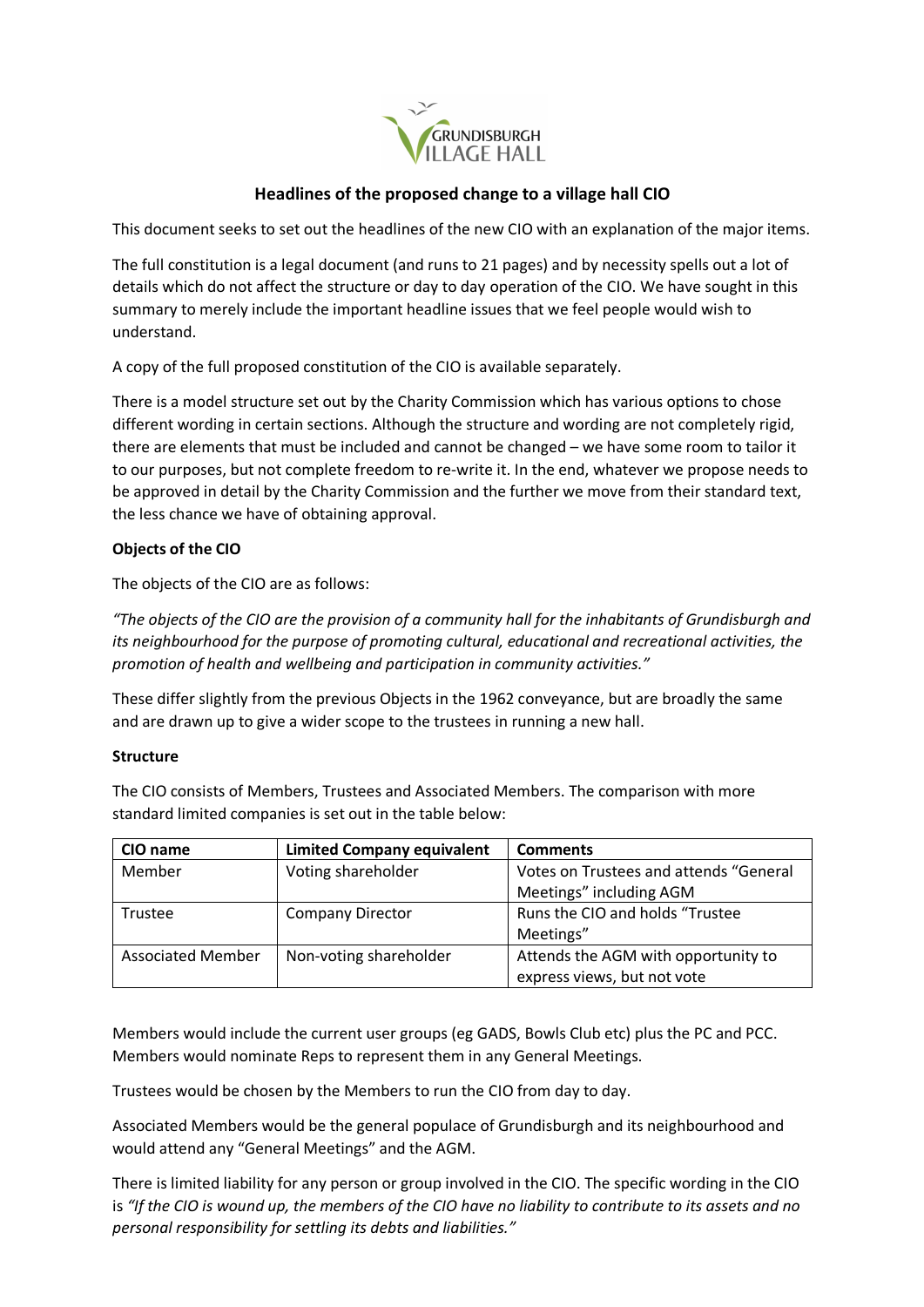The current structure under the 1962 conveyance is not entirely dissimilar, but the edges between Member and Trustee are blurred. Current Members of the VHMC put forward reps and these then automatically become Trustees of the VHMC and have no limit to their liability for the actions and financial situation of the VHMC. In the current setup under the 1962 conveyance there is no difference between the "owners" of the VHMC (ie the Members) and those people who run the VHMC day to day – the Trustees.

### **Members**

The initial Members would include those who have reps as trustees on the current VHMC. This includes:

- The Parish Council
- The PCC
- GADS
- The Bowls Club
- The Folk Dance Club
- The Youth Club
- The Women's Institute (who are a non-voting guest on the VHMC)

Each Member will have a single representative to attend General Meetings on their behalf – currently most user groups have the ability to appoint two reps under the 1962 conveyance.

The CIO has the ability to invite further groups to become Members if they are regular users of the village hall.

The Members (and their reps) have no liability for the debts of the CIO if it were to fail financially.

### **Trustees**

The Trustees run the CIO from day to day. They are effectively the board of management.

Trustees would be voted on to the CIO by the Members at the AGM for a three year term and offer themselves for re-election (if they wish to be re-elected) every 3 years.

There are a limited number of Trustees put forward at the creation of the CIO because it involves a lot of personal detail to be provided and information to be verified. The intention is to increase the number of Trustees as soon as the CIO is operational. The initially proposed trustees are:

- 1. Bryan Laxton
- 2. Stephen Cooper
- 3. Judith Bignell

There must be a minimum of 3 Trustees and a maximum of 10 Trustees.

Members may co-opt Trustees throughout the year, but there is a maximum of 10 Trustees at any one time and the co-opted Trustee may serve until the next AGM.

It is possible (but not recommended) that Members choose people to be their reps who then also become Trustees. The separation of Member rep and Trustee roles allows the Trustees to focus on the operation of the village hall and the Member reps to consider the longer term strategy and give direction to the Trustees.

The Trustees have no liability for the debts of the CIO if it were to fail financially.

#### **Associate Members**

The Associate Members are the beneficiaries of the operation of the village hall including the inhabitants of Grundisburgh and its neighbourhood.